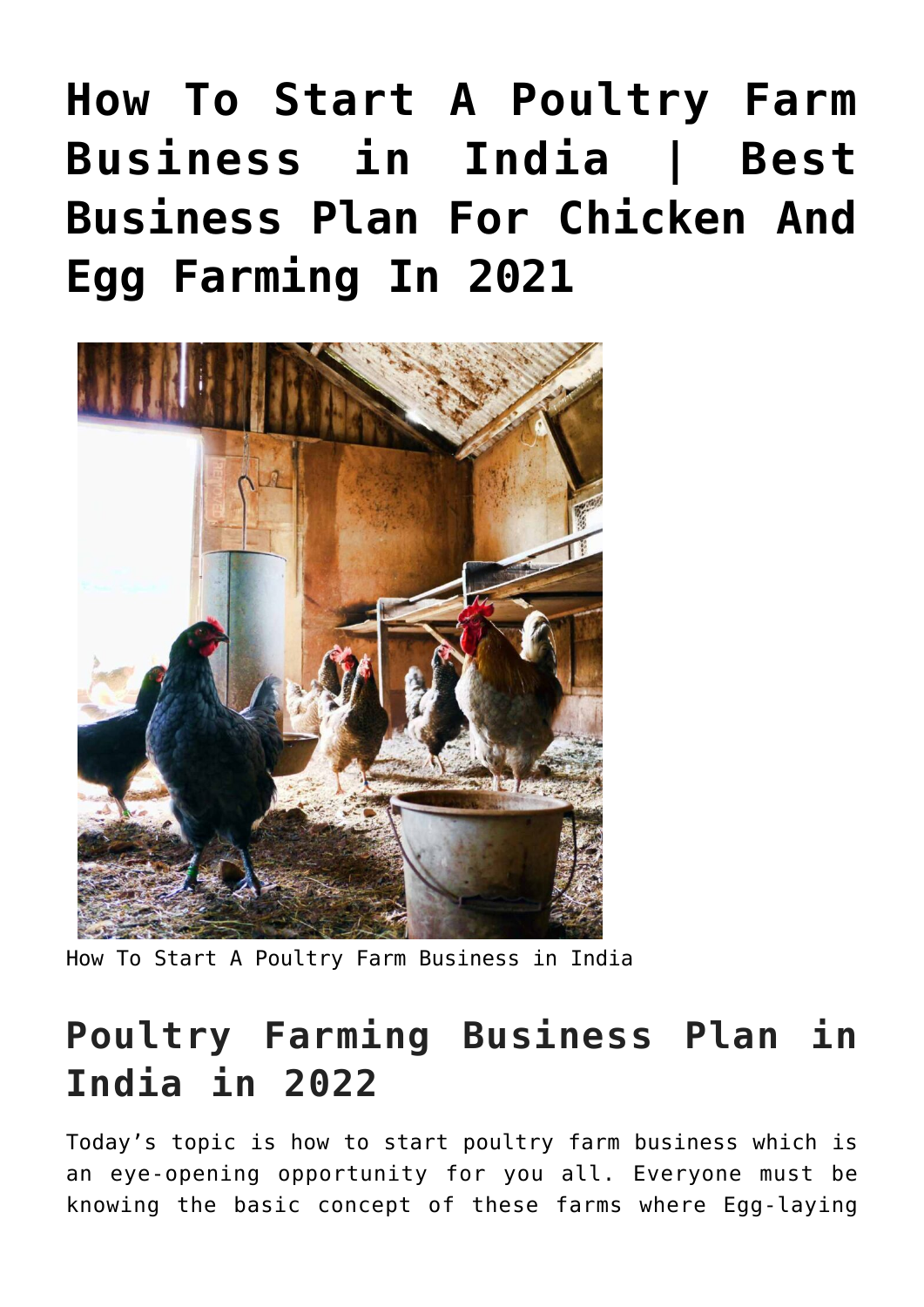birds like Hens, Ducks, etc are kept and they are raised for commercial as well as domestic purposes. These purposes include raising these Poultry Birds for meat, eggs, feathers, etc. Let us dig deep into the vital concepts of this Business Idea and let us understand all the information which is necessary before taking up poultry egg farming business plan.

# **Demand For Poultry Farms Or Chicken Farms in India.**

India is a country where people from various religions live together. Some of them share Non-Vegetarian eating habits and at the same time, some people share Vegetarian eating habits. According to a survey it was found that the dominant category of people was those who shared Non-Veg eating habits. So we can start a successful Poultry Farm business if we target these people who are very dependant upon the products like meat, eggs, etc. Finding these people would be easy and the method to find them will be explained in the forthcoming paragraphs. We will be making a Poultry Farming Business Plan In India.

# **Types Of Businesses Related To Poultry Farming Business Plan In India**

There are multiple business opportunities in the field of Poultry Farming and to talk about some of them we majorly describe them as:

- Raising Poultry for Meat mainly Broilers
- Raising Poultry for Egg Production mainly Layers like Duck, Hen, etc
- Raising Poultry for breeding
- Making Poultry Feeds for these Animals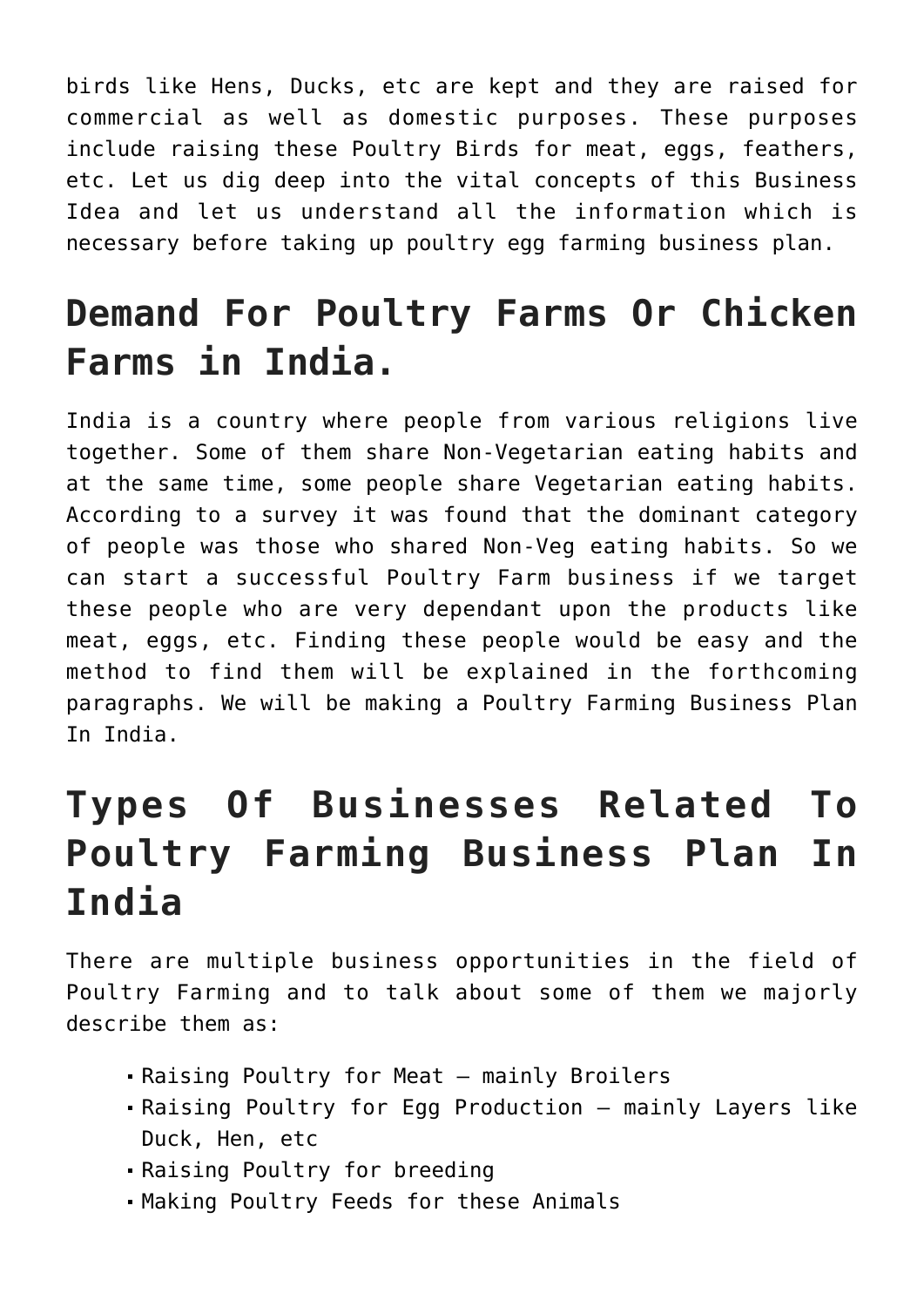These are some of the opportunities that we can get if we want a business related to Poultry Farming in India. We can choose any of the businesses mentioned above. For this discussion, we are going to make a business plan for raising these poultry animals for meat and egg production.

# **Benefits of Poultry Farming Business Plan in India**

There are many benefits of Poultry Farm Business some of them are explained below.

- In this time where people are becoming more conscious about their health, it would be a great idea to start a business where we can fulfill the needs of people. At this time everyone wants to have a diet that is rich in protein and is highly nutritious and as we know meat and eggs are the primary sources of animal proteins that we can get. If we look towards the population, it is increasing day by day and hence the demand for Poultry Farms are also rising at the same speed.
- When comparing this business model with other business models we can surely say that the need for electricity is very less in Poultry Farm Business.
- Poultry farm business is an evergreen business as it provides a slow, steady but continous income opportunity all over the year.

# **Competition in Poultry Farming Business Plan in India**

Though it cannot be neglected that the competition in this business idea is rising gradually day by day but we should not forget that any business can be successful if we work in the right path. Any business can be successful if the business owner keeps patience and works endlessly. There are many fewer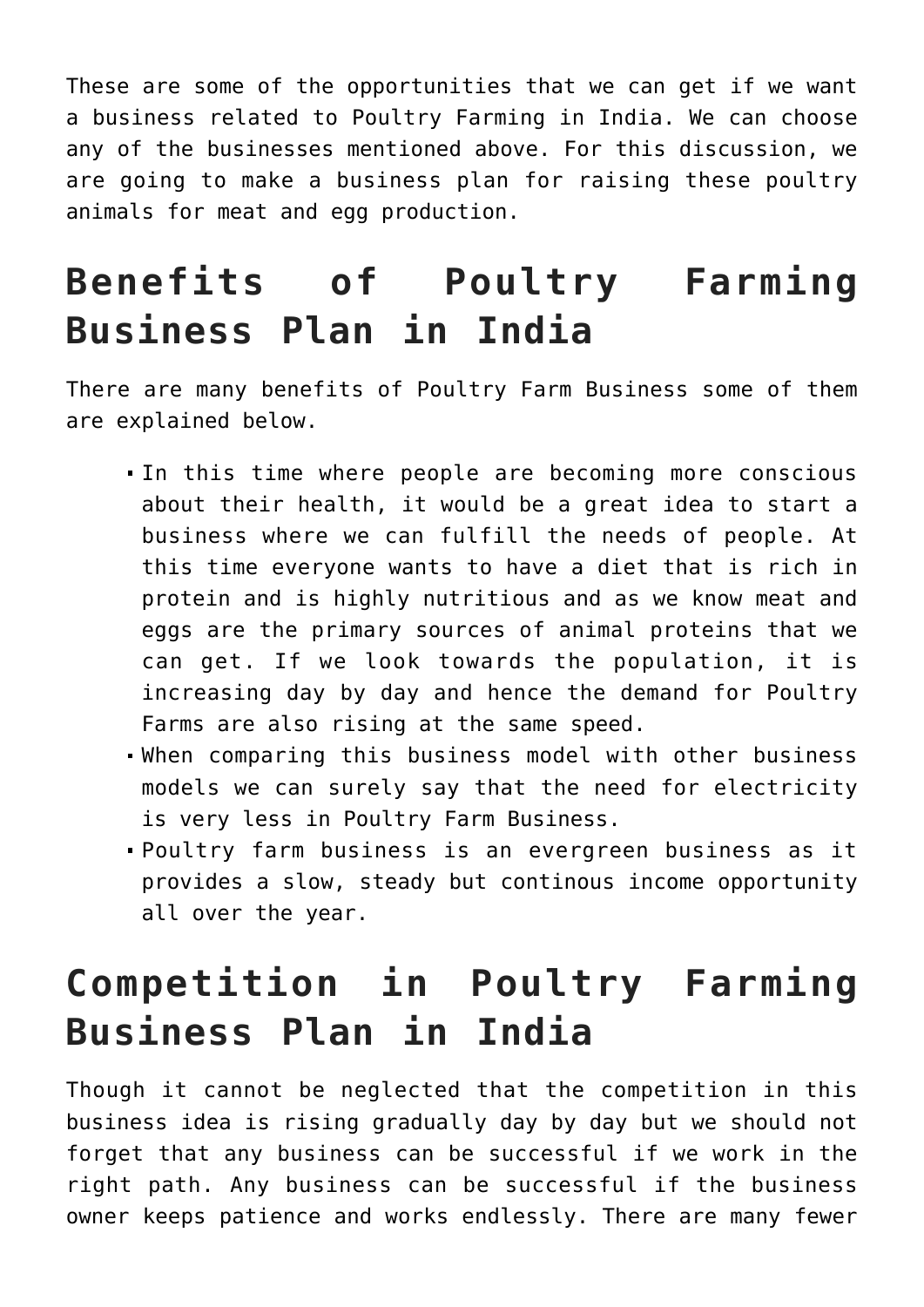Poultry Farms where the business owner takes care of the quality of the products that they are offering.

Everyone is just running behind the numbers so that the sales get increased and the profit is higher. To make a long-running business one should always work towards the quality of products. If the quality of the products is good then people will search for your brand's name in the market. So it's never late to start any business if you are going to dedicate yourself to that business idea. Work Hard and make everything possible.

# **Planning Needed To Setup Poultry Farming Business Plan in India in 2022**

Let's discuss everything that is needed if we want to set up a Poultry Farm in India.

#### **Place and Area Required For Setting Up Poultry Farm In India.**

Talking about the place and area for setting up the poultry farms, I must tell you that there are various types of Poultry Farms and the space and area requirements for all of them are quite different. These different types of farms are made according to the space and area that is available to the business owner. Let's discuss 3 types of poultry farms that are generally practiced in India.

Battery Cage Poultry Farm – For a Battery Cage Poultry Farm 6500 – 7000 sqfts of area is needed (depends on the number of birds that you want to start with) which includes both the area required by the birds and the area which is needed for other things of the farm. In this system the birds are kept in big enclosure so they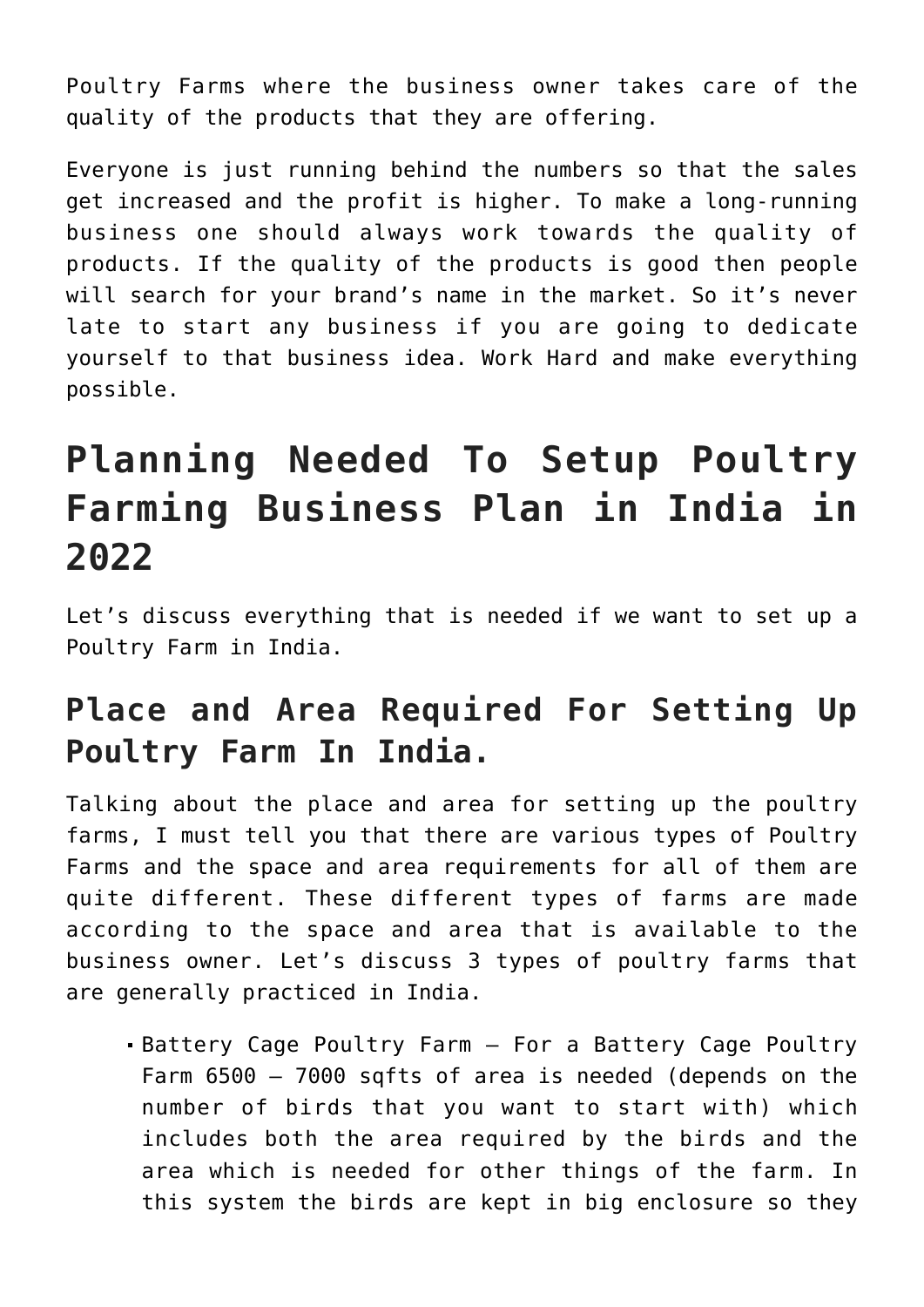dont move or run freely on their own.

- Free Range Poultry Farm For a Free Range Poultry Farm the area that is needed is falls in the range between 12000 – 40000 sqfts (depends on the number of birds that you want to start with) as in these areas the birds are left freely so that they can move and live by themselves.
- Semi Range Poultry Farm These farms are the combination of both Free range and Battery Cage Poultry Farms where the birds are provided with a small area to move freely and they live inside small room called coop. The space requirements for these types of farms are between 8000 to 10000 sqfts (depends on the number of birds that you want to start with).

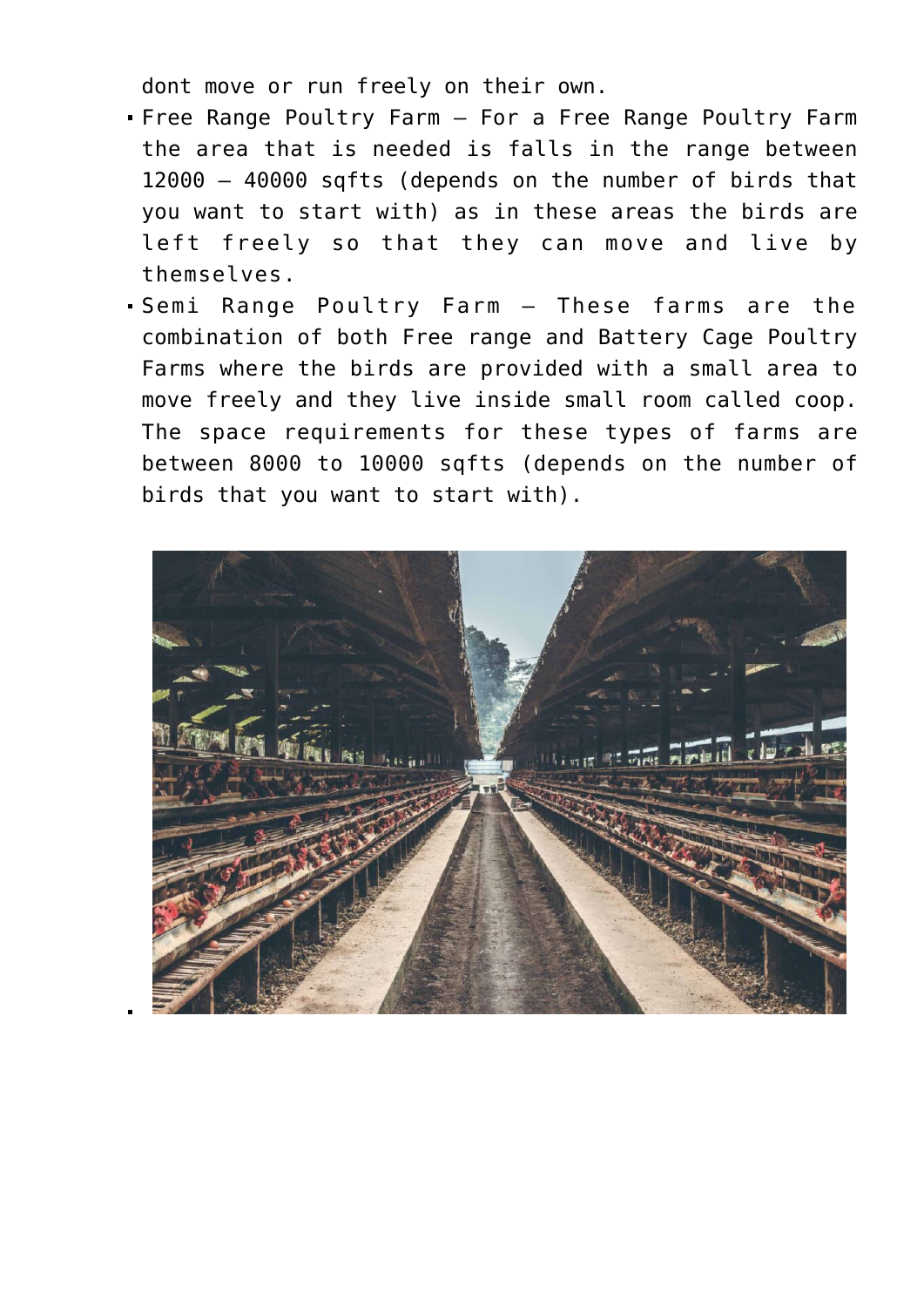

Battery Cage Poultry Farms

#### **Choosing Birds for setting up Poultry Business In India**

Choosing birds are the most important part when making a Poultry Business plan. It is the most important part where we have to decide the main aim for this business whether we want meat production, egg production, or something else. For setting a local poultry farm in India we have to look for the consumers and then decide if we have to work in egg production or meat production. Though many types of birds are raised here in India but majorly, farmers breed Broilers which are raised for meat production. Let's discuss deeply about chickens and let's get some idea about other birds too.

Broilers: Broiler Chickens are raised because their growth rate is comparitively high and also their meat content is much more than the normal chickens. Moreover Broiler Chickens only take 7 to 8 weeks to grow to their full size.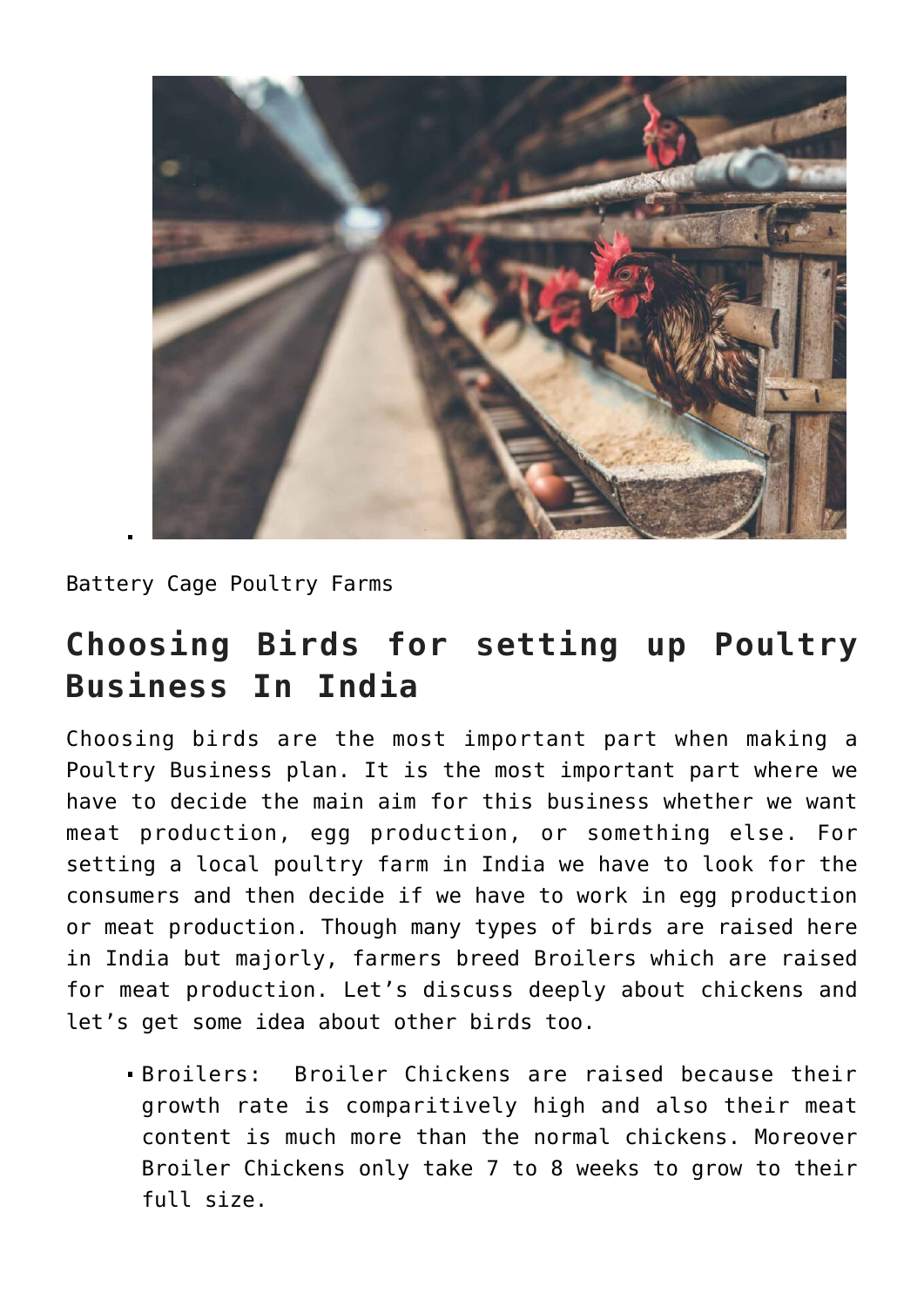- Layers: Layers are the special kind of Chickens which are preferred for their high egg production rate. These Birds starts laying eggs within 4 months to 5 months and they keep laying eggs till 1.2 years. Approximately these birds can lay upto 250 eggs per year.
- Rooster: These birds are generally seen as the dominant male chickens. They grow slowly but their demand is quite high as the taste of their meat is better than Broilers.
- Ducks: There are many varities of ducks in both meat and egg production but majorly **Pekin and Muscovy ducks** are preferred for meat production. Pekin and Khaki Campbells are generally raised as the egg producing ducks.
- Pigeons, Quails, Turkeys are also raised for meat and egg farming and their demand depends upon the people as they are not commonly consumed in India.

#### **Best Poultry Feeds In India**

Poultry feeds are the foods that we provide to the Poultry birds for their nutrition and better growth. We have to take care of many things when giving feeds to the birds that are present in the poultry farm. Taking care of these birds is necessary as if we don't take care of them then the quality of production can degrade and it will make a very bad effect on our business and on their health too. We should never forget that they are also living beings and should be given proper care.

Nutrients like Proteins, Carbohydrates, Fats, etc are also needed by the Poultry Birds in the Poultry Farms. As the deficiency of any of these nutrients can lead to different problems like low egg production and hindered growth. Many times birds die due to these deficiencies and the business owners are even not able to understand the reason behind their death.

Some of the best Poultry Feeds in India are: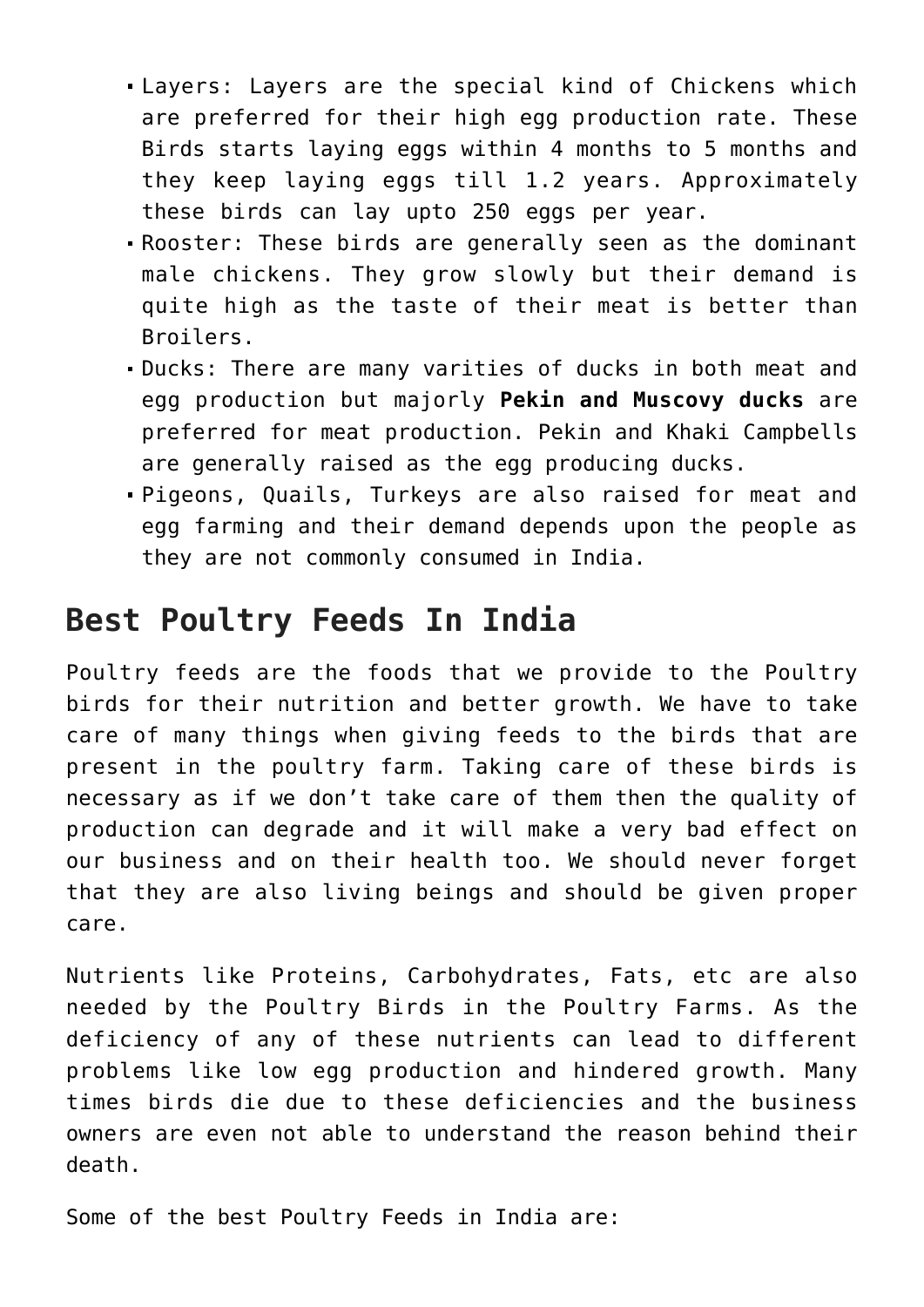- Wheat, Wheat middlings
- Oats and Oats middlings
- $Corn$
- Millets
- Flax
- Concentrates and Balancers are also used as an additional supplements for these Poultry Birds.



Best Poultry Feeds In India

### **Poultry Farm Business Plan Cost**

Before starting any business it is very much important to make note of the business ROI and the money that is needed to start the business at a decent level. Now let us discuss the basic cost for the Poultry Farm Business.

Let's talk about a situation where you have an area of 1000 sqft and you want to set up a Poultry Farm Business in India (small scale). Let's talk about this case and then we will see the actual cost that is needed to start a Poultry Farm Business.

For an area of 1000 sqfts, the prices may vary but if we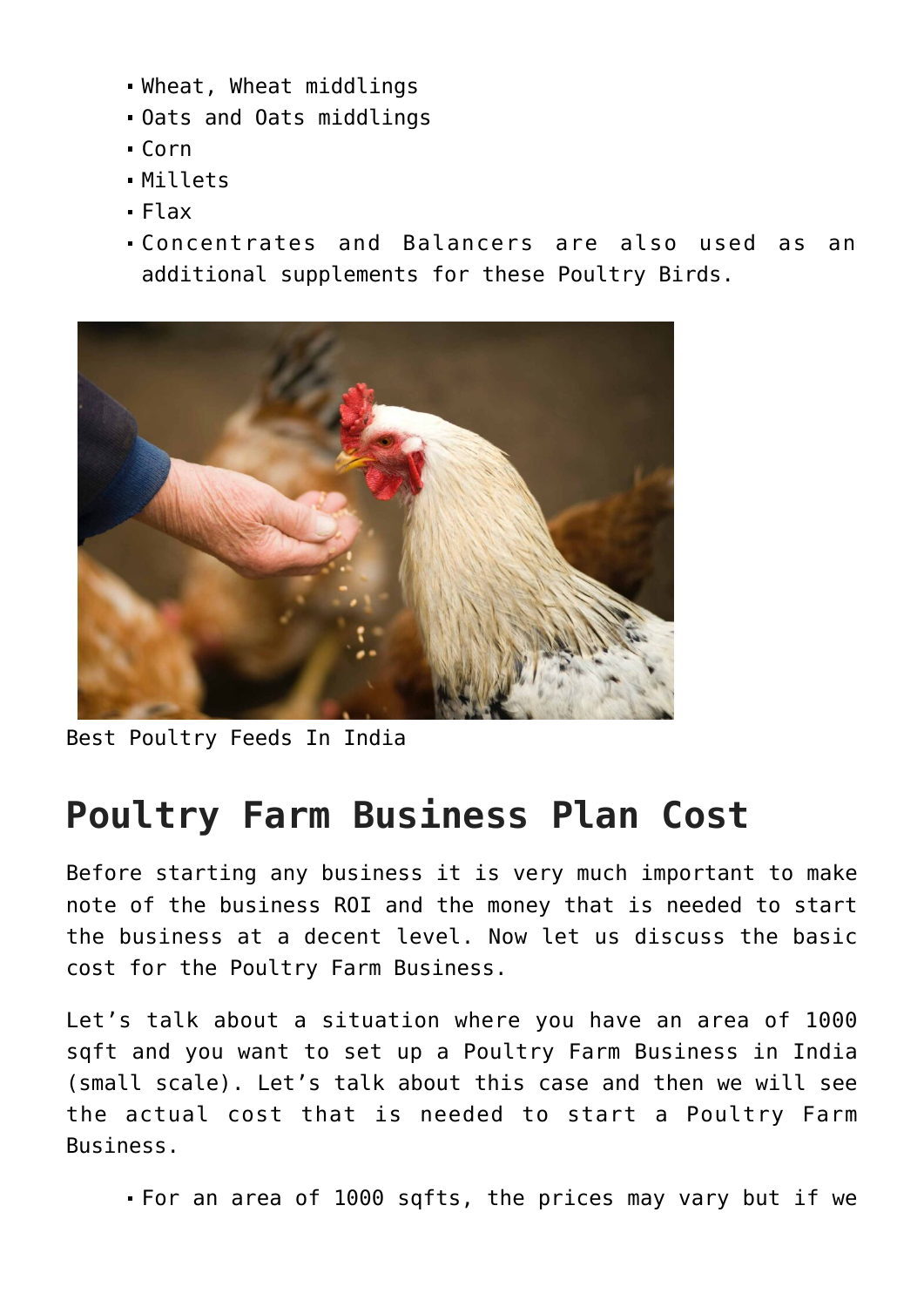take 180 Rupees per sqft then the total comes to be  $180*1000 = 1,80,000$  Rupees. This is the one time investment as you can carry on the business in the same place in future also.

- The price for the chickens varies depending on their breed. Let us take an example where the price of one bird is 40 Rupees so for 500 birds the price is  $40*500 =$ 20,000 Rupees.
- Since the total number of days is 45, let's assume the birds require 4 kg feed per day, which comes to a total of 180 kgs of feed for 45 days. If we consider the cost of feed as Rs. 20 per kg, then the total cost can be of 3600 Rupees.

Other Costs like Incidental expenses – electricity, water management, marketing costs, etc and we can calculate these costs at Rs.10 per chicken, to a total of Rs. 5000

Total Rough Expenses = 180000+20000+3600+5000 = 2,10,000 Rupees

In a summary, the amount of money that you need to start a poultry farm business in India will primarily depend on the size of the business. This means if you are planning to start a small-scale poultry farm, you will need around 50,000 to 1,50,000 Rupees. While to start a medium-scale poultry business, you may need around 1.5 lakh to 3.5 lakhs Rupees. And for a large-scale poultry farm, you will need to invest around 7 Lakhs to 10 lakhs Rupees.

# **Loan Options provided by the Government for Setting Up A Poultry Farm In India**

In my opinion generally, in these types of business projects,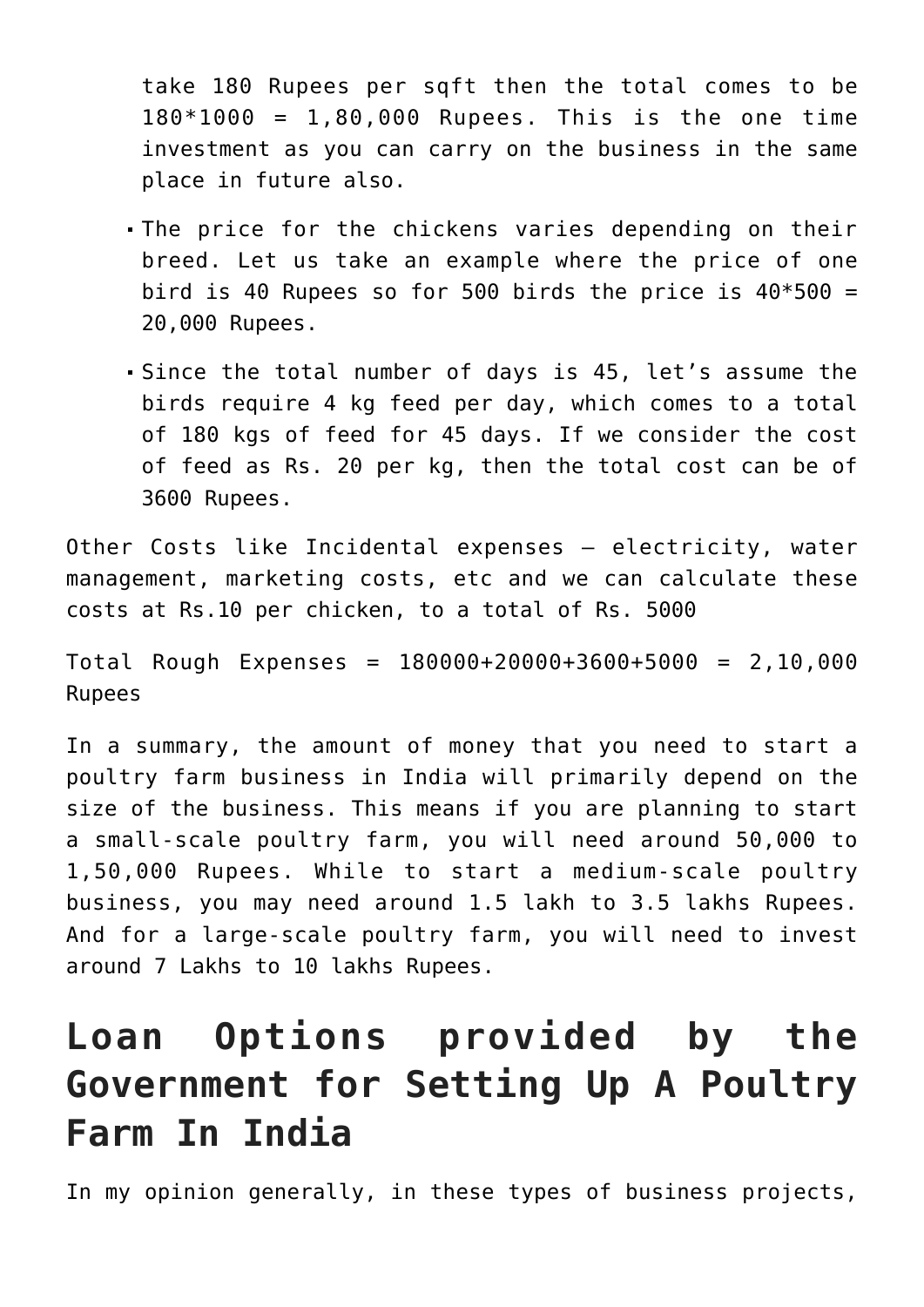the government has many kinds of **Yojanas** by which we can get subsidies. These subsidies help a lot in this kind of business. The Government does provide us with loans and subsidies as they are pushing these types of business ideas so that the people of India can become self-dependent.

For more details on the Loan Options provided by the different banks of India make sure to visit [here](https://www.paisabazaar.com/business-loan/poultry-farm-loan/).

#### **Necessary Documents Required For The Loan Application.**

To apply for the loans for setting up a Poultry Farm in India, we must have the following documents with us.

- [Aadhar Card](https://uidai.gov.in/)
- Pan Card
- Praman Patra
- Banking Details
- Business Plan
- Business License, etc.

# **Things To Keep In Mind Before Setting Up A Poultry Farm Business In India.**

For setting up any kind of business in India, we have to take various permissions and licenses from the Government. These documents help us to practice our business legally and to get all the benefits provided by the Government.

Some of them are mentioned below.

- Business License
- Insurance Policy for the Farm and Animals
- Poultry Farm Business Permit from the Government
- Tax ID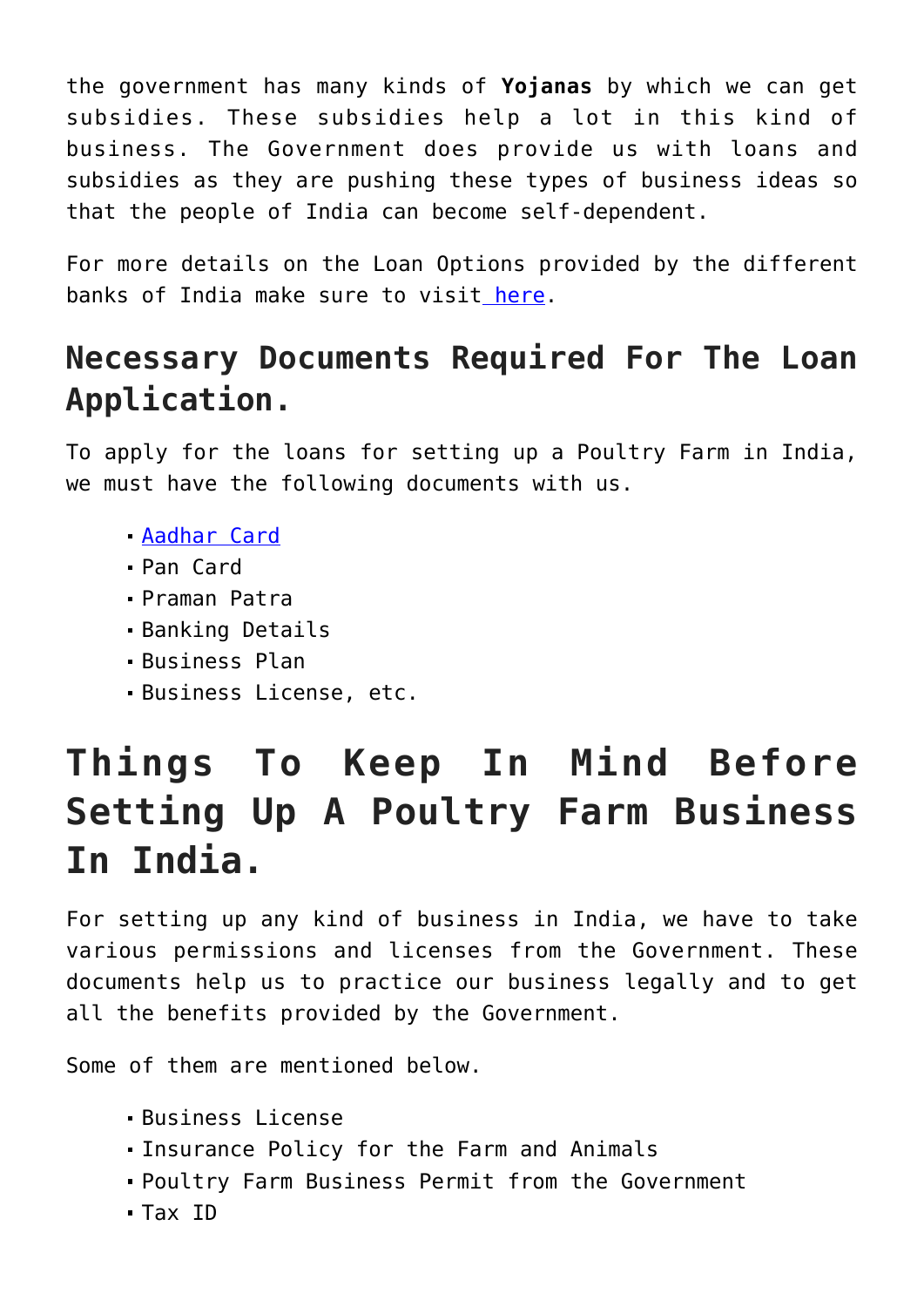- Animal Cruelty and Protection
- NOC by the Local Government and from the Pollution Board
- GST Registration, etc.

# **Risks And Problems That We Might Face When Setting Up A Poultry Farm In India.**

When we make any business plan we have to think both about its pros and its cons before taking any action. As there are many risks that are related to businesses that people don't consider from the start. Though we have talked about so many pros of poultry farm business plan so now let's dive deep and discuss some of the risks or the cons of the Poultry Farm Business in India.

- Poultry Diseases: One of the biggest problems that we face in setting up Poultry Farms is the diseases which are responsible in killing all of the animals. The biggest example is the Bird Flu that we see kind of every year.
- Getting rid of Carcasses: When the birds die, whatever be the reason we have to immediately get rid of the dead bodies as if the dead body stays there for a long time then it might lead to the spread of any infectious disease which might kill other birds too.
- Human Disease Transmission: We have seen many variety of Avian Flu's that gets transferred to humans and hence produce a threat to the life of the Business Owner or the caretaker.

# **Profits In The Poultry Farming Business Plan:**

Having an idea of the profit and outcomes of any business is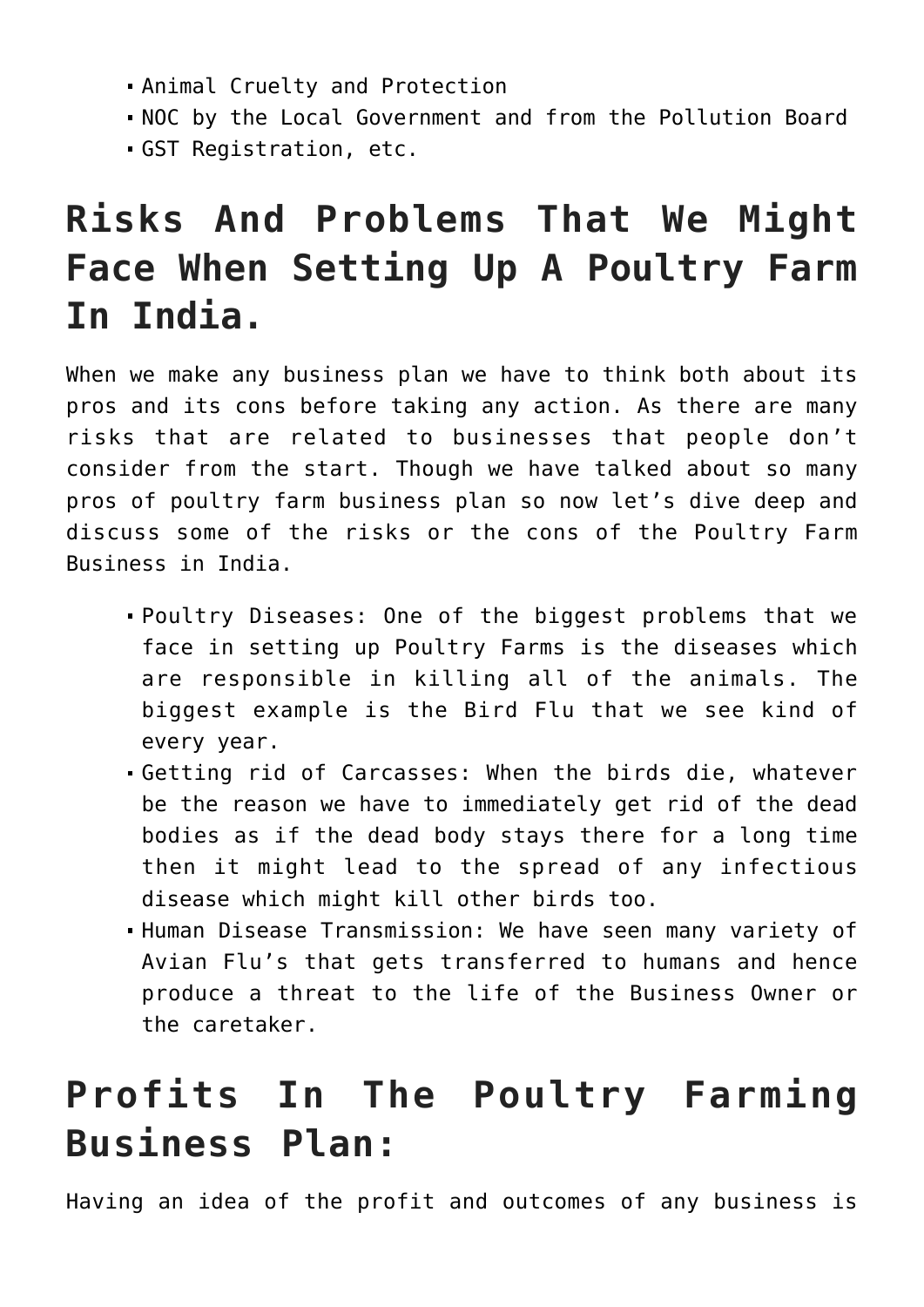very necessary before starting any business. So let's talk about the profits and outcomes of the chicken egg production business without wasting much time.

- As egg and chickens are the most demanded source of essential nutrients like protiens and animal fats. Therefore the demand for chicken and egg production business gets boosted like a rocket. So, selling the products which is chicken and egg in this business plan is not a big issue.
- There are many restaurants, food chains that require a large amount of eggs and chicken on a daily basis for their customers. So if we contact them, we can sell our eggs and chickens more easily.
- During winters, the demand for eggs and chicken rises significantly, so a poultry egg and chicken production business plan will surely boom during that time. As poultry egg production business is an evergreen business all over the year but due to shortage of eggs and chicken in the winters our sales will rise.
- India is a country of festivals and here we tend to keep ourselves away from the non veg food during these festival times but as soon as the festival ends there is a sudden increase in the demand for chicken and eggs and all the animal products. So a chicken egg production business will perform good in this time too.
- In marriages and parties there is a huge demand of eggs, chickens and other animal products. We can even use our contacts to get the details of these functions and we can supply the food items and hence we can increase our sales which in turn will increase our profit.

By seeing the metrics about the poultry farming business plan in India it can be easily said that this business can be the most successful business in the near future as people will never stop eating. Though if the quality of the products are taken care of then people will search the whole market for